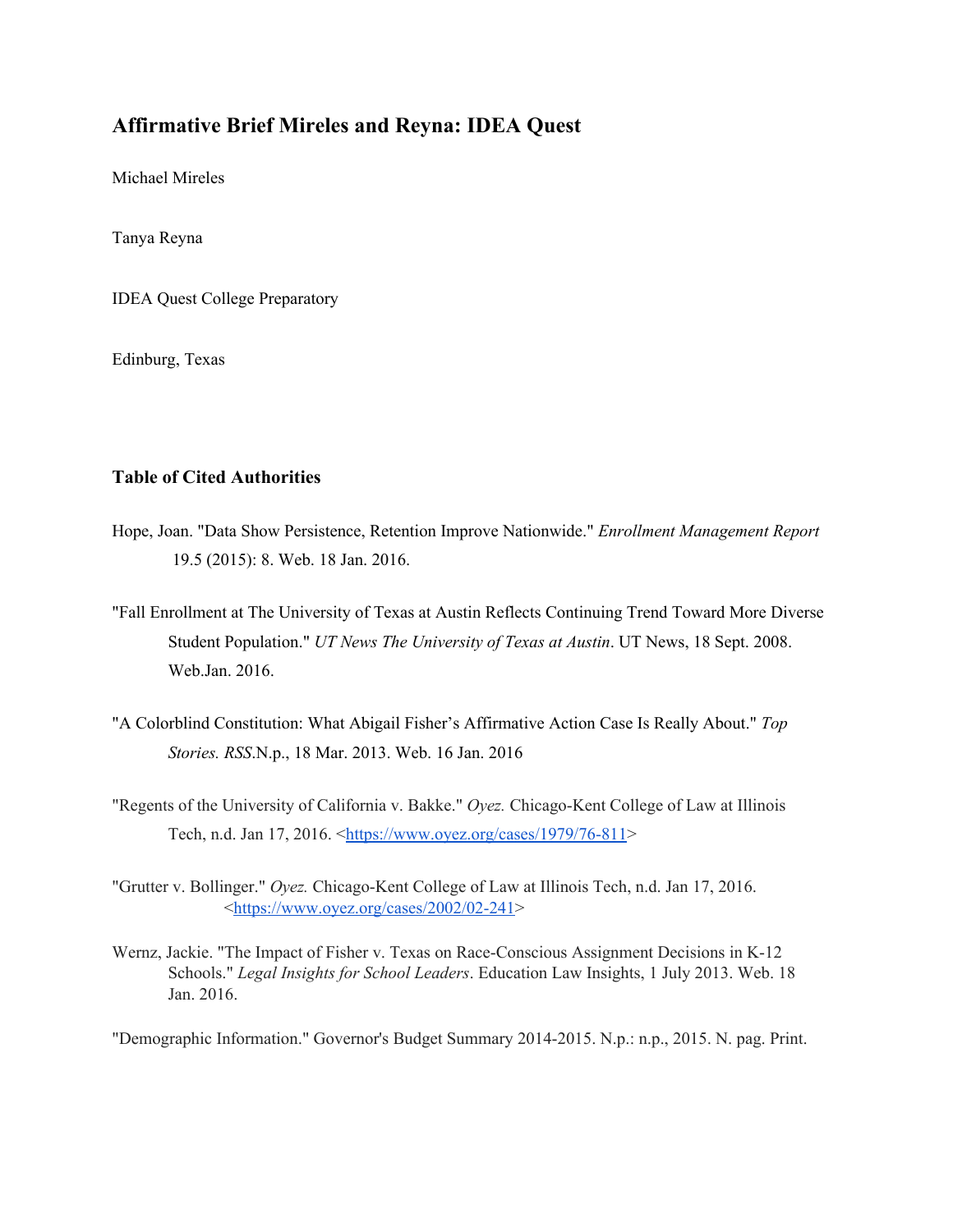- Perez, Erica. "Despite Diversity Efforts, UC Minority Enrollment down since Prop. 209." California Watch. Center for Investigative Reporting, 24 Feb. 2012. Web. 31 Jan. 2016.
- "California Affirmative Action, Proposition 209 (1996) Ballotpedia."California Affirmative Action, Proposition 209 (1996) - Ballotpedia. N.p., n.d. Web. 31 Jan. 2016.
- "The State of Higher Education in California." (2015): n. pag. The Campaign for College Opportunity, Apr. 2015. Web.

### **Statement of Facts**

In 2008, caucasian Abigail Fisher applied to the University of Texas at Austin and was denied acceptance. After having been rejected, Fisher represented herself, as well as numerous other caucasians, in testifying that she was not equally viewed in the application process, thus evoking the question: Does the Equal Protection Clause of the 14th Amendment permit the consideration of race in an undergraduate admissions decision?

The holistic approach of University of Texas at Austin has caused significant controversy due to the fact that its admissions office considers race as part of the "Academic Index/Personal Achievement Index" (AI/PAI) score of applying students who do not meet the qualifications of automatic acceptance through the "Top 10%" Texas law (HB 588) which constituted for approximately 81% of admitted freshmen for the Fall 2008 class. UT's model, while established to diversify the student body, is being widely condemned by Americans arguing that its methods violate the Equal Protection Clause of 1868. However, advocates of UT's methods argue that the consideration of race promotes diversity amongst the State University over a less preferable homogeneous student body and is vital in stimulating educational propositions. This controversial issue is certainly one in which my partner and I were obliged to scrutinize all aspects of, and, having done so, we contend with the University of Texas at Austin. **The University of Texas at Austin should be permitted to use race as a decisive factor in their application process because it does not infringe on the rights of any U.S. citizen.**

#### **Statement of Argument**

**Abigail Fisher Did Not Meet the Requirements of UT**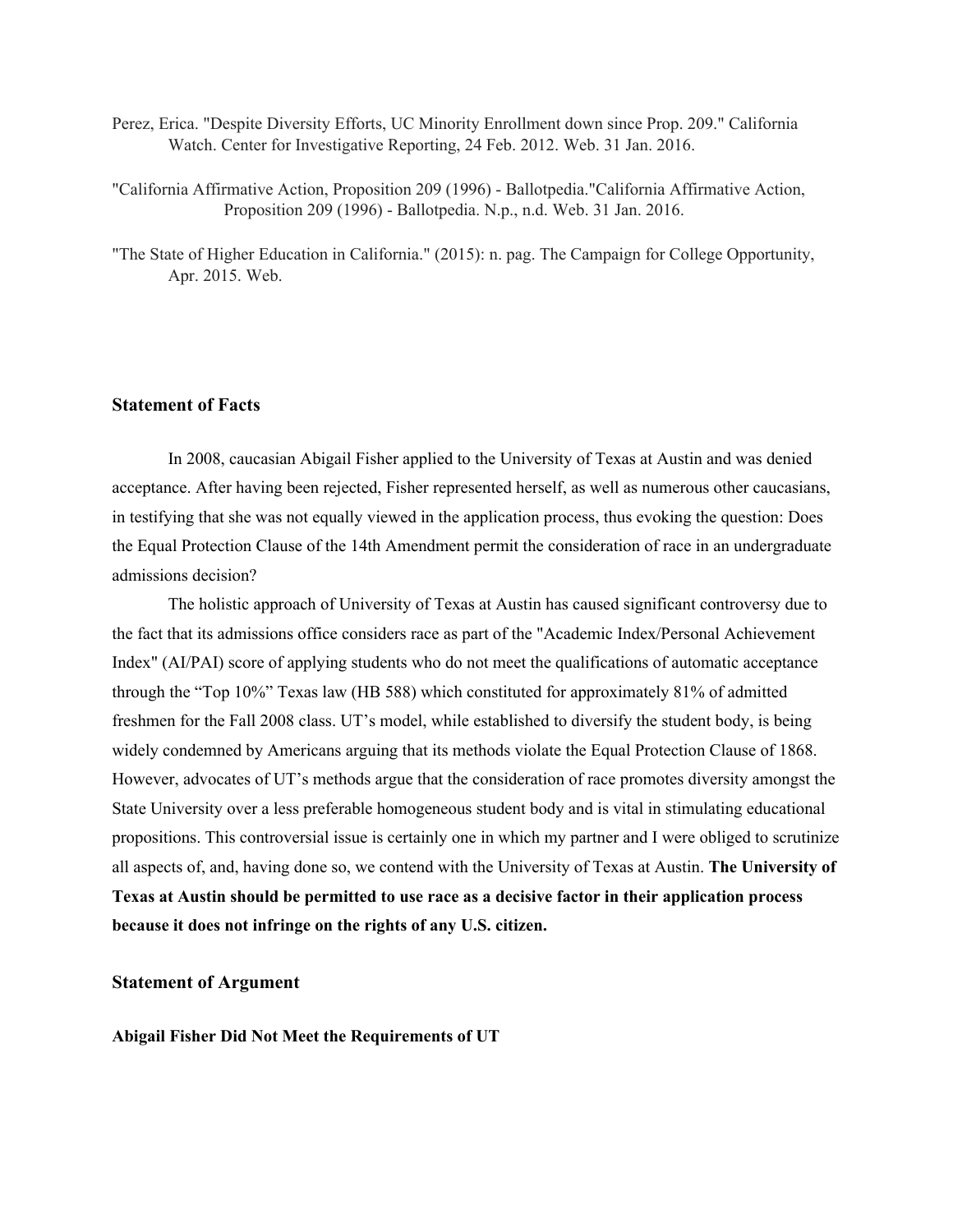Being rejected from the 16th listed top public university in the nation, with an acceptance rate of 39.7%, is something a vast portion of prospective college students have experienced, throughout the state, throughout the nation, and throughout the world. Abigail Fisher contends that she was not equally viewed in the admissions process merely because of her race, she is however incapable of proving so. She lacks any verification on her behalf, thus my partner and I maintain the position that she was equally viewed in all aspects, and being rejected was solely based on her incompatibility as an ideal student of the University of Texas at Austin.

The process in which UT Austin evaluates any submitted application is a holistic approach, regardless of race or any other predominant factor. This means that socioeconomics, gender, the rigor of taken classes, standardized test scores, essays, anything that has the potential of aiding an eager student in attending the university, is looked at and compared with other prospective students.

Taking a look at Fisher's grade point average (Huffington Post), she had a GPA of 3.59 (on a 4.0 scale); the standard GPA for UT is a 3.71, already putting Fisher at a disadvantage just through the University's mere consideration of a student's GPA. More so, her SAT score was an 1180 (measured on the former 1600-point scale), which were good but not sufficient in meeting the standards of the highly selective flagship university.These two aspects of Fisher's admission would have already placed her amongst the 25th percentile of applying students, meaning that, in order for her to have been accepted, other factors in her application would have had to have been protrude.

A major flaw in Abigail Fisher's testimony is her failure to recognize and provide a rationale for the 42 of 47 caucasian students who were admitted despite having lower AI/PAI scores than she did. On the other end, UT Austin rejected 168 Latino and African American students with equal or better scores than Fisher (Propublica).

If race is as determinate a factor as Fisher presumes it to be, then UT Austin should be looked at not for its number of admitted minority groups, but rather for the number of caucasians admitted each year. The University population in 2008, according to UT News, was 50,006; of these 50,006 students, caucasians constituted for 27,234, over half of the entirety of the population. Caucasians currently account for 45.1% of UT's population, meaning that although the population of whites has dropped in the university, it is no drastic number in which any individual should concern themselves with. Whites remain the majority race, and are only followed by Hispanics who constitute for 19.5% of UT's population. The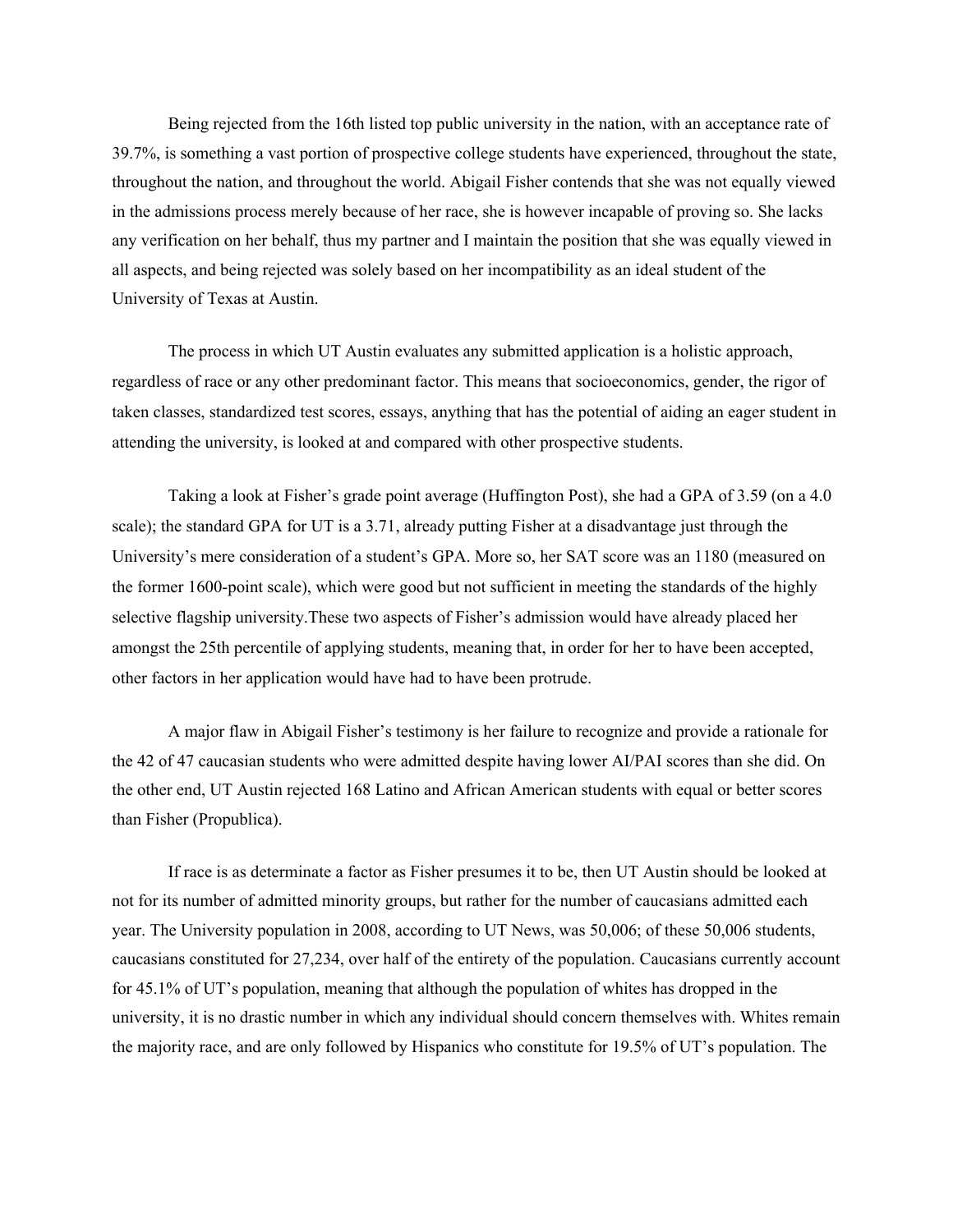assumption that UT is prejudice towards whites in the application process, should be widely dismissed because statistics and individual cases alone have proven this to be a false assertion.

#### **How the University of Texas at Austin Meets Standards Set by Preceding Cases**

The special program ran by Davis Medical School was found to have operated as a racial quota because minority applicants in that program were rated only against one another rather than the entirety of applicants. Sixteen places in a class of 100 were specifically reserved for applicants coming from this special admissions program. This was the set quota that ceased the court case, causing them to rule in favor of Bakke. The University of Texas at Austin does not operate in this manner; rather than reserving a number of spots or claiming some percentage of their students in which they aspire to have represent minority groups, UT has a narrowly tailored goal set to achieve diversity while maintaining the absence of a set quota. This is very similar to the final decision in the 2003 Supreme Court case *Grutter v. Bollinger* which upheld that "the Equal Protection Clause does not prohibit the Law School's narrowly tailored use of race in admissions decisions to further a compelling interest in obtaining the educational benefits that flow from a diverse student body."

The 1978, the case of *Regents of the University of California v. Bakke* set the standards that all universities were meant to follow in order to avoid any claims of having violated the Equal Protection Clause of the Fourteenth Amendment. In an 81 decision for Bakke, justices of this court contended that any racial quota system supported by government violated the Civil Rights Act of 1964. To presume that UT Austin maintained any system similar to that of Davis Medical School of the University of California would be considerably erroneous for numerous reasons. First of all, each applicant of UT is holistically evaluated, there are no special admissions programs specifically targeted for disadvantaged minority groups. There is no cutoff GPA for certain students and none for others; each student's application is viewed in its entirety. There are an abundance of other factors that distinguish UT's admissions process from Davis Medical School's, but what remains vital is the consideration of the status quota system that justices claimed to have violated the Fourteenth Amendment; this is what UT Austin does not implement.

In her case, the plaintiff contends that UT Austin does not have a narrowly tailored goal, something that has been demanded of all State Universities that consider race in their admissions process following the *Regents of the University of Cali v. Bakke* court case. Her rationale behind this is that "because the Top Ten Percent program allowed automatic admissions to UT for diverse students at the top of their high school classes" there is no further need to use race as a determinative factor in the standard application process. However, the top 10% plan has not accomplished diversity as it was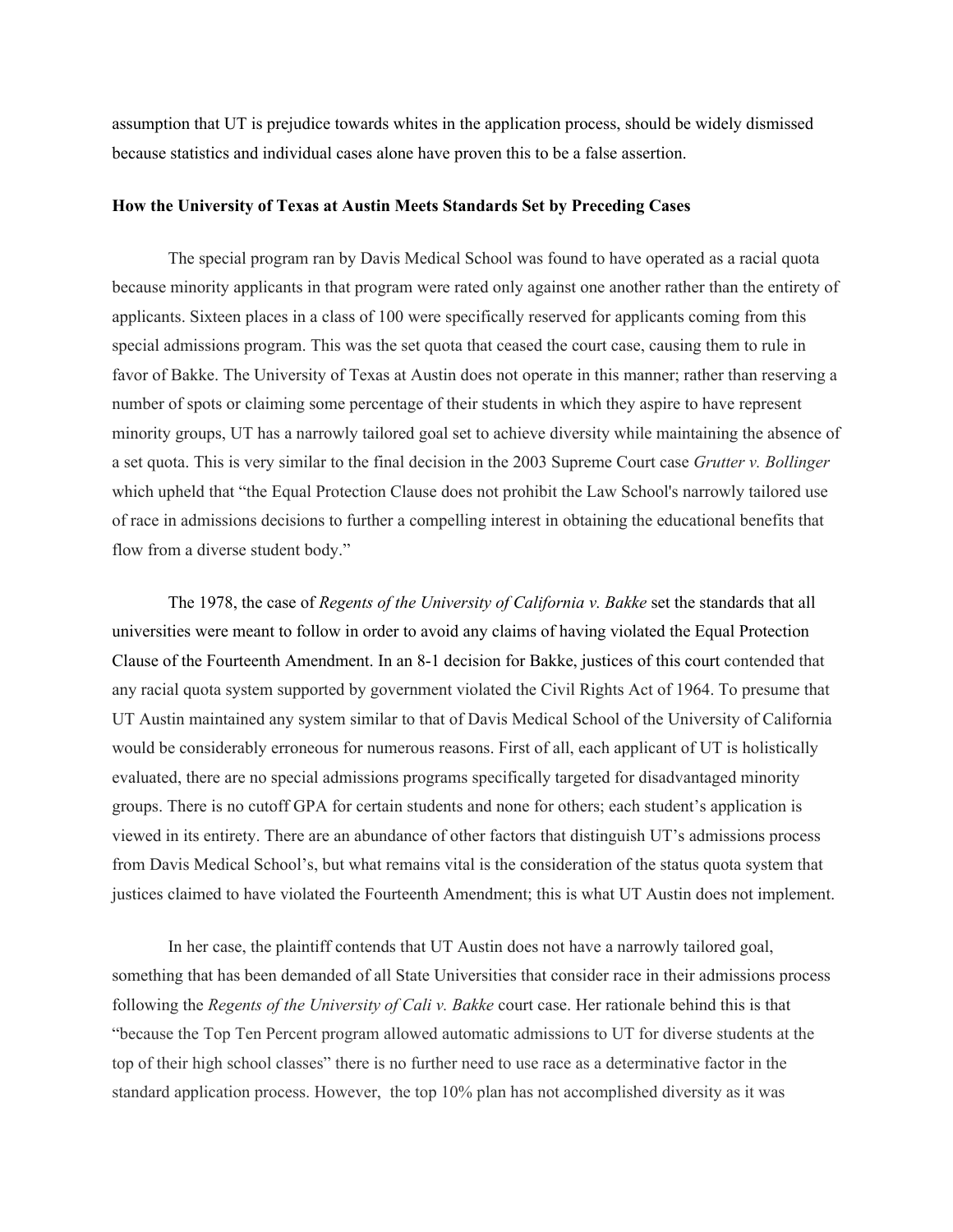intended to, as we see that whites constitute for a profound amount of UT's population (54.5% of the population in 2008 and 45% in present day). In addition to this, the 10% Plan has been drastically altered; it now accepts only the top 7% of high school graduates, making it evermore strenuous and rigorous for students of any race to be admitted through this process. Yet, we expect this to suffice; we expect diversity to be achieved merely through the Top 10% Plan. Yes, this plan did account for 81% of admitted freshmen in 2008, but since then it has shrunken to account for 70% of the 2015 admitted freshmen. And of these newly admitted freshmen, whites remain the predominant race that form the 70% of admitted freshmen of 2015. There is only the slightest chance of racial assimilation remaining present in The University of Texas at Austin if the university relies only on the Top 10% Plan to accomplish this.

Moreover, as aforementioned, UT Austin follows the regulations set by the decision in Grutter vs. Bollinger, 2003. UT's consideration of race in its admission process has been defamed as a violation of the Equal Protection Clause, which upholds that no state shall "deny to any person within its jurisdiction the equal protection of the laws." In this case, it is argued that because UT Austin is allowing race to be a factor, those who do not benefit from such process --primarily caucasians and Asians-- are not being viewed equally because race as a factor grants minority applicants more acclaim for equal if not lesser academic achievements. What again fails to be recognized by the plaintiff's side, however, is that this very issue was addressed in *Grutter vs. Bollinger* when, in 1997, Barbara Grutter was denied admission into the University of Michigan Law School. Bollinger contested that racial preferences in a student body violated the Equal Protection Clause. Yet, in a 54 decision, the Fifth Circuit held that because Michigan Law School implemented a narrowly tailored goal-- which was the use of race in the admission process-to achieve a more diverse student body, the Equal Protection Clause was not violated. This decision has become the cornerstone of UT's admission process, which, in striving for a more diverse student body, complies with the additional grounds established by Grutter vs. Bollinger: Because there is a state compelling interest in creating educational benefits, and because there is an application of strict scrutiny, the use of race in the admission process as a mean to increase the critical mass of minority student-bodies is, by law, acceptable and just.

#### **Why Race Is Such a Determinative Factor**

Proposition 209, also known as the California Civil Rights Initiative, became the first enacted legislation to contest affirmative action policies. Since its passing in November 5, 1996, many supporters of the bill have contested that graduation rates for minorities in California's higher-learning institutes have increased because of said legislation. However, mere growth in graduation rates, while an indicator of relative university success, cannot be attributed to a bill that limits the enrollment opportunity of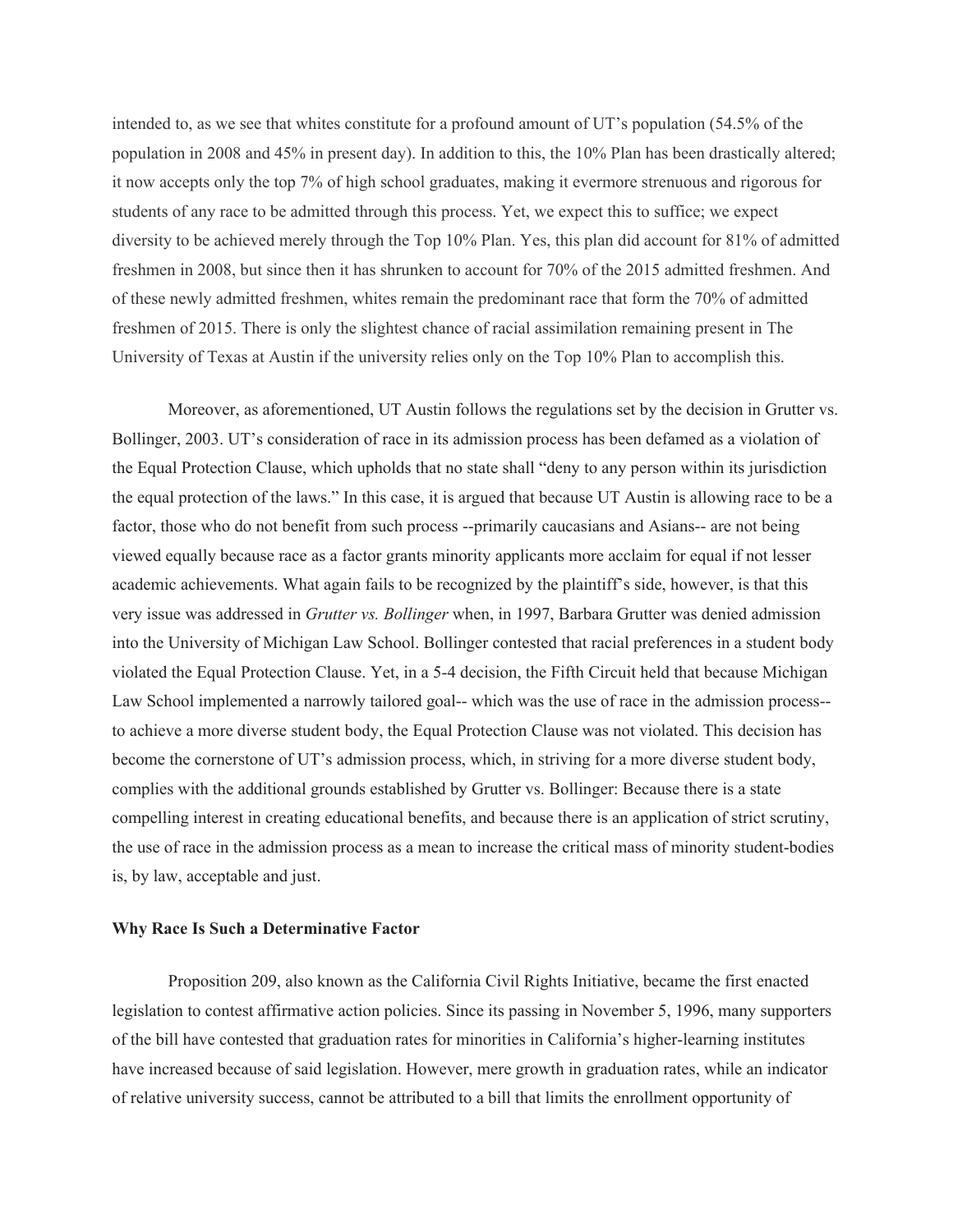minorities. In fact, while graduation rates have increased among all racial masses in California schools, minority enrollment has dropped significantly. Within the first three years of the passing of Proposition 209, the number of admitted African-American, Latino and American Indian undergraduates decreased by 58%. Within the following decade, minority enrollment has increased although marginally and unimpressively. This issue has been combated in 1996 and 2010 to no avail. More recently, this issue allowed Gibor Basri, outgoing vice chancellor for equity and inclusion of UC Berkeley, to aid in the creation of the "African-American Initiative." As of today, African-American enrollment in UC Berkeley accounts for 3% of the student population.

Minority enrollment in California colleges has shown a deteriorating increase since 1998 which is discouraging since the Hispanic population in California has surpassed the commonplace majority of white residents throughout the nation. Unsurprisingly, little effort to institute ethnic integration in university bodies has resulted in a widening composite of Hispanics who are receiving fewer educational opportunities because of the disappearance of systems such as an admissions process that considers race. According to The Campaign for College Opportunity, "fewer than two in ten working-age Latino adults have a college degree." This reality is accounted by the worsening oppositions Hispanics and other minorities are progressively facing. Since its enactment, the "average total tuition and fees at UC, CSU, and CCC increased by approximately 150 percent since 2003-04" Even with the growing, average college tuition fees, California's appropriations has decreased from an average \$9,220 in 2003 to \$7,303 in 2013. Such barriers have only have deterred the expected educational advancement that was suspected to result from Proposition 209. With growing fees, lower minority enrollment and a widening educational gap correlated to socioeconomic status, California is unintentionally cultivating a state where Hispanics constitute the majority of the population yet are one of the most underrepresented in terms of higher education, a crisis no state, not even Texas, could afford.

#### **VI. Prayer**

We pray that you overturn the 7-1 decision for Abigail Fisher. Not only did she fail to meet the norm GPA and standardized test scores set by UT Austin, but a substantial amount of fellow caucasians were admitted while having a lower AI/PAI score. Meanwhile, numerous members of minority groups were denied admissions despite having a higher AI/PAI score than the plaintiff. We maintain the need for the incorporation of affirmative action in assuring that individuals raised in low-income, unstable communities are fostered in their aspirations to excel, thus bringing innovation to their hometown, and essentially bettering the nation as a whole. Fisher was denied on the basis of valid rationale, and in no way should the University of Texas at Austin, or the millions of Americans deriving from minority